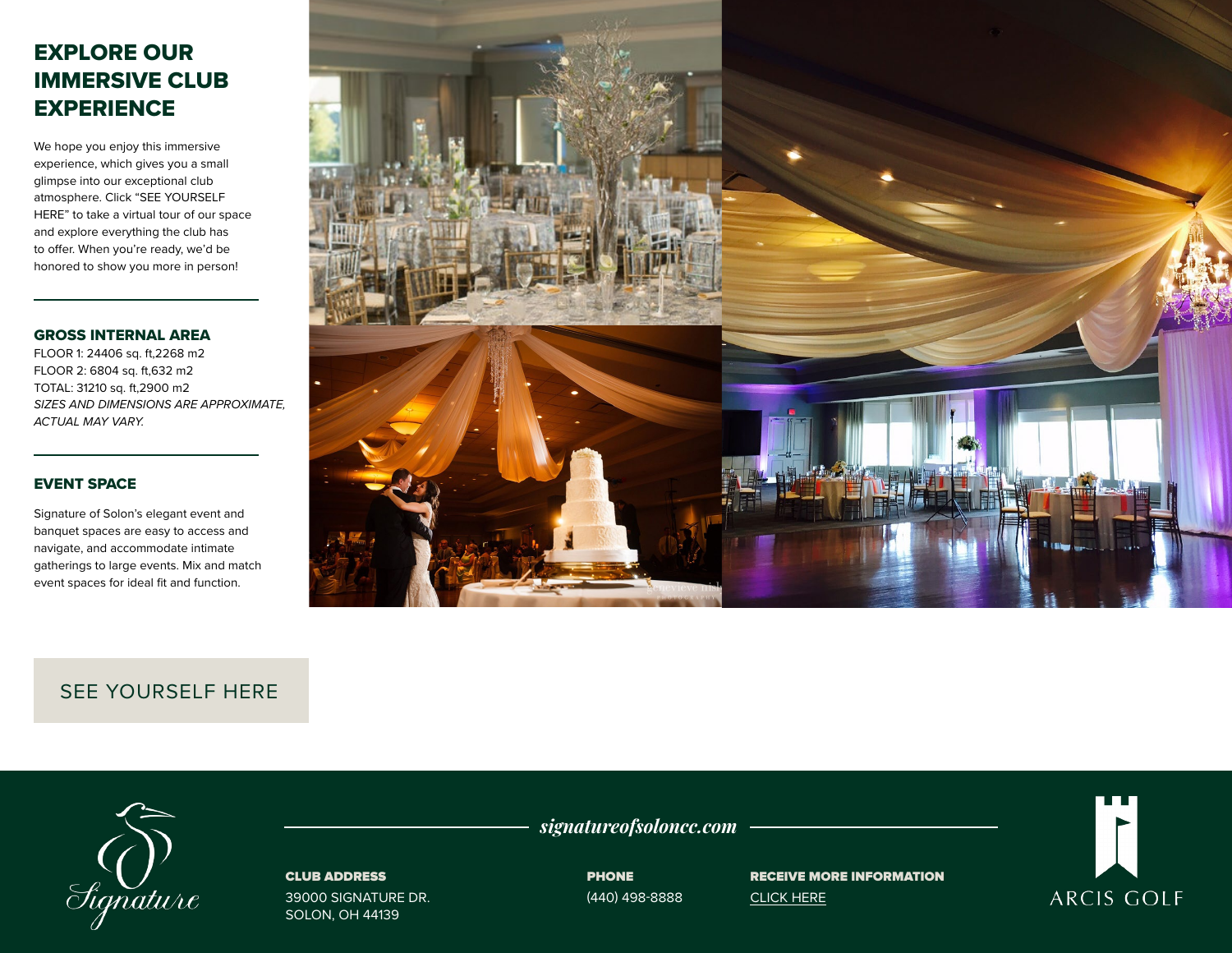



### CLUB ADDRESS

39000 SIGNATURE DR. SOLON, OH 44139

PHONE (440) 498-8888

*signatureofsoloncc.com*

RECEIVE MORE INFORMATION [CLICK HERE](https://www.signatureofsoloncc.com/private-events-vm)